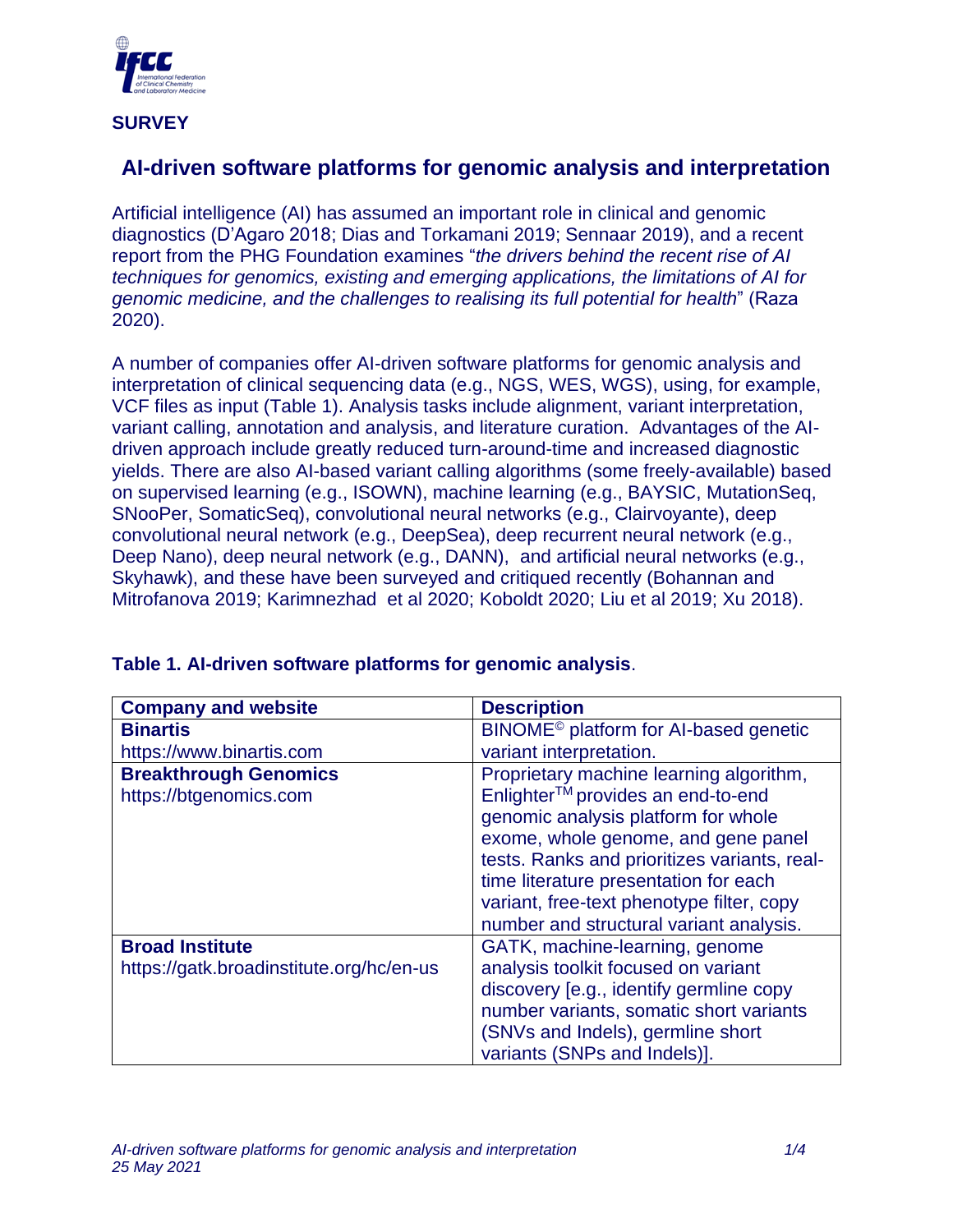

| <b>Diploid</b>                           | Software package (Moon) that                  |
|------------------------------------------|-----------------------------------------------|
| http://www.diploid.com/moon              | autonomously diagnoses rare diseases          |
|                                          | from NGS data using AI.                       |
| emedgene                                 | Cognitive Genomic Intelligence™               |
| https://www.emedgene.com                 | machine learning algorithms provide a         |
|                                          | shortlist of causative variant, curates       |
|                                          | evidence for every variant identified, and    |
|                                          | provides links to the supporting literature   |
|                                          | databases                                     |
| enGenome                                 | eVai combines AI with ACMG, AMP and           |
| https://www.engenome.com                 | ClinGen guidelines, and classifies and        |
|                                          | prioritizes every genomic variant for         |
|                                          | pathogenicity, suggesting all the possible    |
|                                          | related genetic diagnosis.                    |
| <b>Fabric Genomics (formerly Omicia)</b> | Comprehensive platform for NGS                |
| https://fabricgenomics.com               | analysis, interpretation and clinical         |
|                                          | reporting. Identifies and prioritizes disease |
|                                          | causing variants in rare idiopathic           |
|                                          | disease, enables clinical reporting for       |
|                                          | hereditary disease panels,                    |
|                                          | accelerates WGS interpretation to             |
|                                          | diagnose genetic disorders.                   |
| <b>Geneyx</b>                            | Clinical genomics platform for WGS            |
| https://geneyx.com                       | providing management, analysis and            |
|                                          | interpretation (e.g., phenotype-driven        |
|                                          | variant prioritization, automated             |
|                                          | ACMG/ClinGen variant classification) of       |
|                                          | genetic data, and clinical reporting.         |
| <b>Genomenon</b>                         | Mastermind, Al-driven genomics search         |
| https://www.genomenon.com/mastermind     | engine for variant interpretation. Identifies |
|                                          | every genomic association in the medical      |
|                                          | evidence, drawing informative                 |
|                                          | connections between genes, variants,          |
|                                          | diseases, phenotypes, therapies, copy         |
|                                          | number variations, and categorical            |
|                                          | keywords to inform clinical care.             |
| <b>Genoox</b>                            | A cloud-based advanced AI framework           |
| https://www.genoox.com                   | (encompasses purpose-built applications)      |
|                                          | for managing the entire genetic               |
|                                          | sequencing process and delivery of            |
|                                          | clinically actionable insights and disease    |
|                                          | diagnoses.                                    |
| <b>Genuity Science</b>                   | Applies domain-specific AI algorithms to      |
| https://genuitysci.com                   | reveal novel patterns and causal              |
|                                          | dependencies. Provides interpretation and     |
|                                          | actionable insights for whole genome          |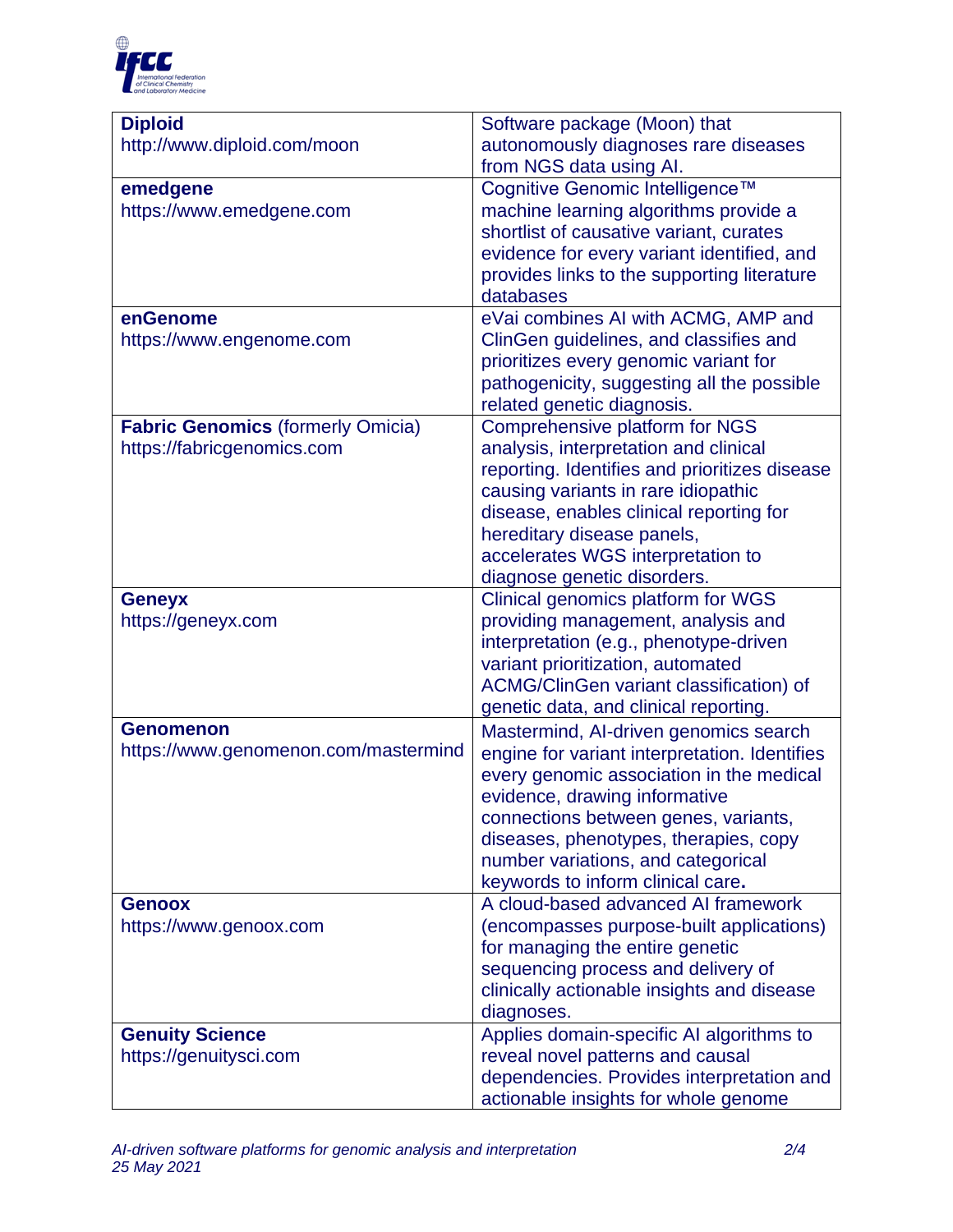

|                                       | sequencing, whole exome sequencing, or<br>transcriptome sequencing. |
|---------------------------------------|---------------------------------------------------------------------|
| <b>Genosity</b>                       | Case Analyzer variant review and                                    |
| https://www.genosity.com              | reporting platform. The AI-based Genosity                           |
| (acquired by Invitae:                 | engine built in to learn as the data grows                          |
| https://www.medicaldevice-            | to facilitate faster analysis.                                      |
| network.com/news/invitae-to-acquire-  |                                                                     |
| genosity/)                            |                                                                     |
| <b>Google</b>                         | DeepVariant, an open-source                                         |
| https://github.com/google/deepvariant | convolutional neural network for variant                            |
|                                       |                                                                     |
|                                       | calling from next-generation DNA                                    |
| <b>Lifebit</b>                        | sequencing data.                                                    |
|                                       | Clinical/multiomics data analysis with                              |
| https://lifebit.ai                    | Lifebit AI Engine (part of Lifebit CloudOS                          |
|                                       | Marketplace advanced interpretation                                 |
|                                       | tools).                                                             |
| <b>Nostos Genomics</b>                | Variant interpretation platform for                                 |
| https://www.nostos-genomics.com       | automated variant classification based on                           |
|                                       | proprietary machine learning.                                       |
| <b>Ocean Genomics</b>                 | Al-driven platform (txome.ai) extracts high                         |
| https://oceangenomics.com             | dimensional transcriptomic features from                            |
|                                       | RNA-seq data and combines it with                                   |
|                                       | clinical metadata to learn models and                               |
|                                       | identify candidate multidimensional                                 |
|                                       | biomarkers.                                                         |
| <b>Omicia</b> - see Fabric Genomics   |                                                                     |
| <b>OmniTier</b>                       | CompStor Novos® genomics analysis                                   |
| https://www.omnitier.com              | appliance for assembly-based variant                                |
|                                       | calling using a tiered-memory algorithm.                            |
|                                       | CompStor Insight™ NGS tertiary analysis                             |
|                                       | employing machine learning-based                                    |
|                                       | scoring.                                                            |
| <b>Sentieon</b>                       | <b>DNAscope for germline SNV/INDEL</b>                              |
| https://www.sentieon.com              | Variant Calling using machine learning                              |
|                                       | enhanced filtering for top variant calling                          |
|                                       | accuracy. TNscope for somatic                                       |
|                                       | <b>SNV/INDEL Variant Calling using</b>                              |
|                                       | machine learning enhanced filtering.                                |
| <b>SIVOTEC BioInformatics</b>         | GENA, a GENome Analysis tool, part of                               |
| http://www.sivotecanalytics.com       | the Al-driven, integrated SIVOGEN                                   |
|                                       | platform of tools for clinical interpretation                       |
|                                       | of SNP array results.                                               |
| <b>SOPHIA</b>                         | <b>SOPHIA for Genomics is a collective</b>                          |
| https://www.sophiagenetics.com        | artificial intelligence that analyzes                               |
|                                       | complex NGS data by detecting,                                      |